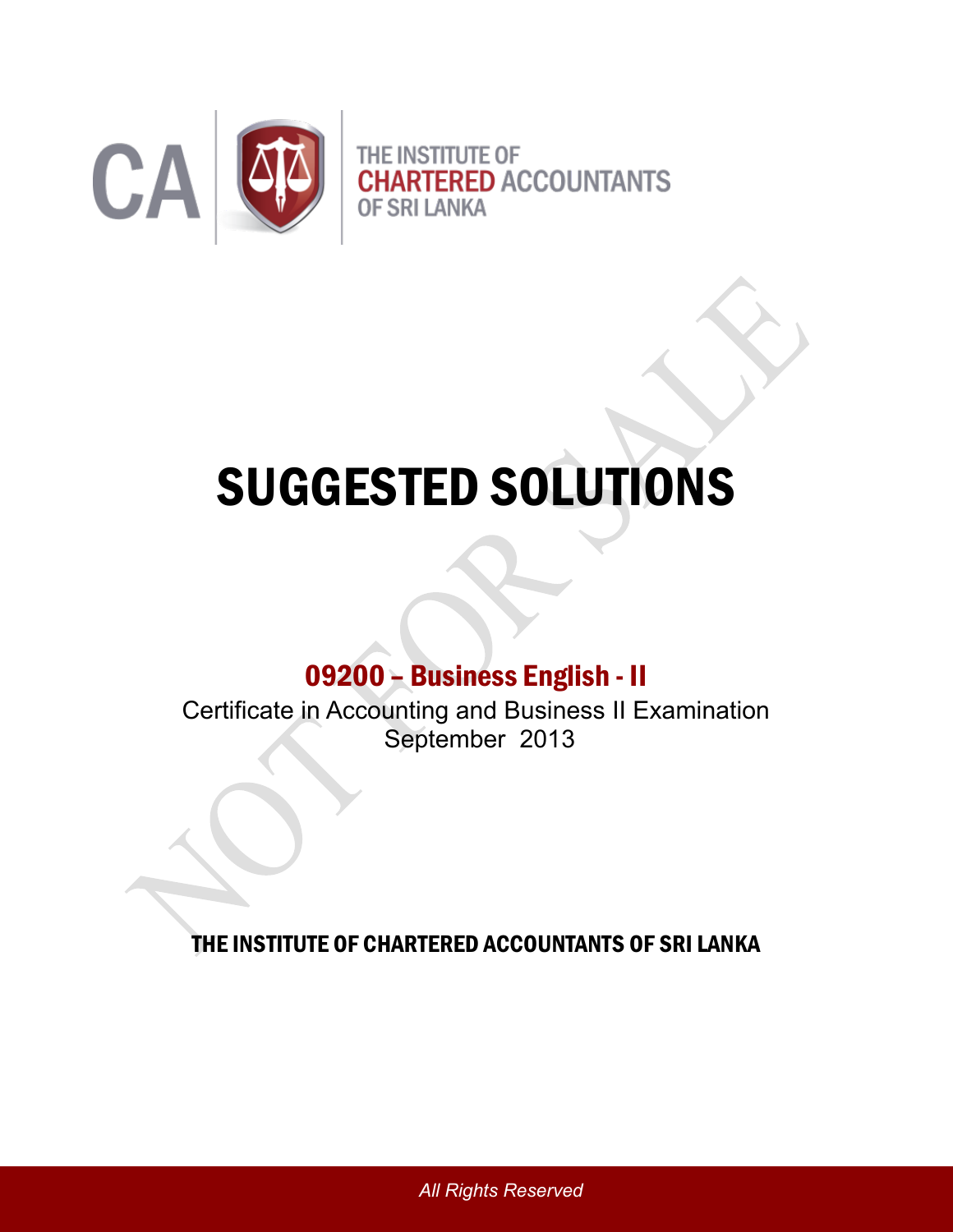#### **Answers No. 01**

- 1. obtaining
- 2. are performed /are being performed
- 3. is
- 4. based
- 5. done
- 6. seeks
- 7. are
- 8. are said
- 9. influenced
- 10. is gaining/has gained

# **Answers No. 02**

- 1. Good afternoon
- 2. Is there a problem / What's the problem/Do you have a problem/Is there any problem
- 3. What are you doing / What are you reading
- 4. Who has sent / Who has written /From whom is
- 5. What does he
- 6. do you think
- 7. Could you write /Why don't you write/Will you/Can you
- 8. What's the subject
- 9. What's the date /The date

# 10. time

- 11. Where do you/which place do you
- 12. the purpose of the/ this /the aim/the object
- 13. When do you
- 14. Is coffee and cake O.K/ alright/ all right/ How about coffee and cake/Can/Shall we give/Could I arrange something like coffee cake.
- 15. Thank you very/so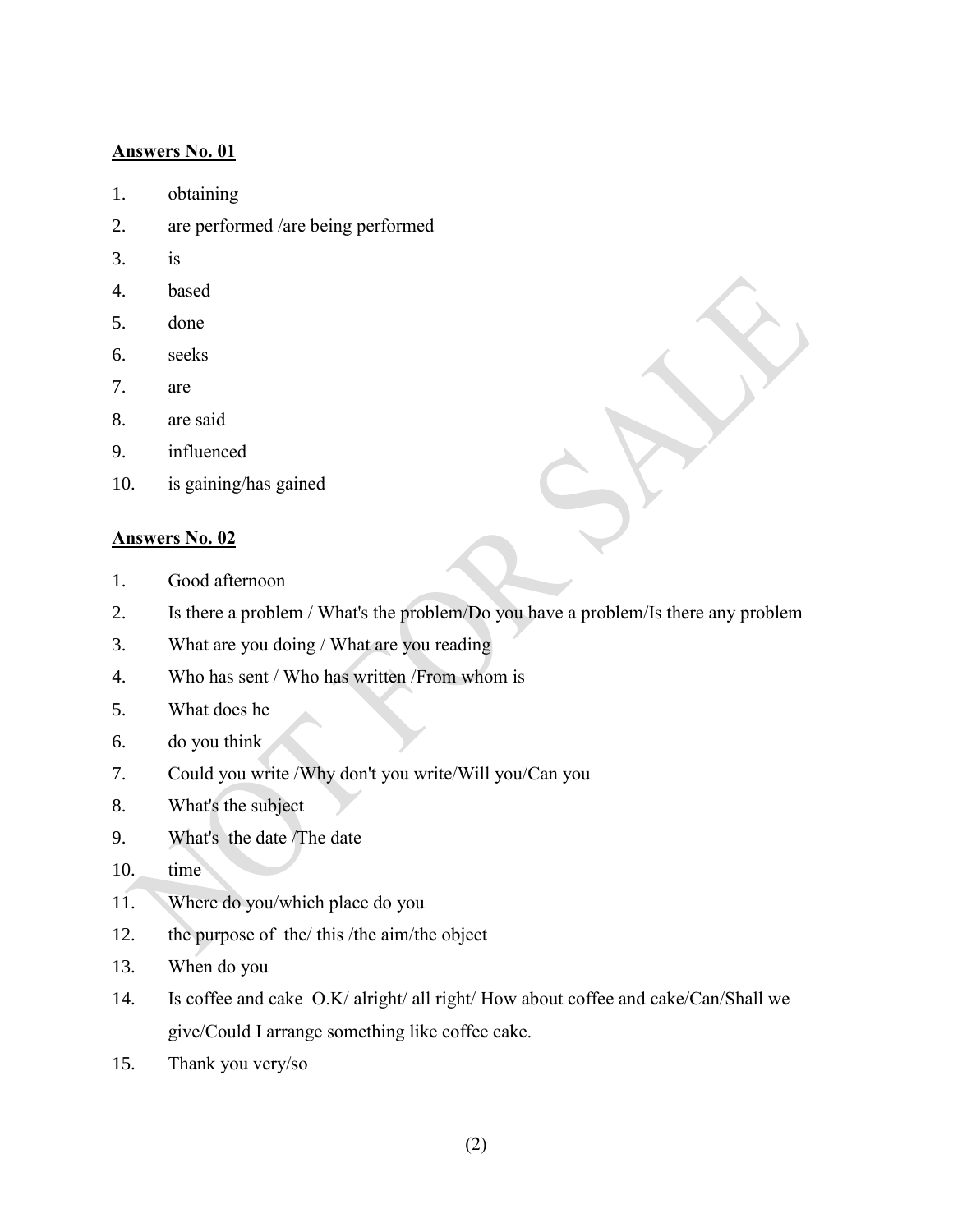### **Answer No. 03**

Format of the letter:

| Sender's Address : | Good Food, 43, Kandy Road, Peliyagoda                                                  |
|--------------------|----------------------------------------------------------------------------------------|
| Date:              | Any date                                                                               |
|                    | Receiver's Address: Mr.S. Liyanage, Sleek Furniture Distributors, Main Road, Kadawatha |
| Salutation ;       | Dear Mr. Liyanage / Dear sir                                                           |
| Subject:           | Defective furniture / any other suitable one                                           |
| Ending:            | Yours sincerely/ faithfully                                                            |
|                    | Signature                                                                              |
|                    | Name / Post (manager)                                                                  |

 $\blacktriangleright$ 

Body of the letter : Content based on the points mentioned in the question Grammar and vocabulary

#### **Answer No. 04**

Introduction ( explaining the purpose of writing the report )

Body of the report : how investigations were carried out

reasons for the losses (3 points given in the question)

suggestion with justification

Language ( Grammar and vocabulary)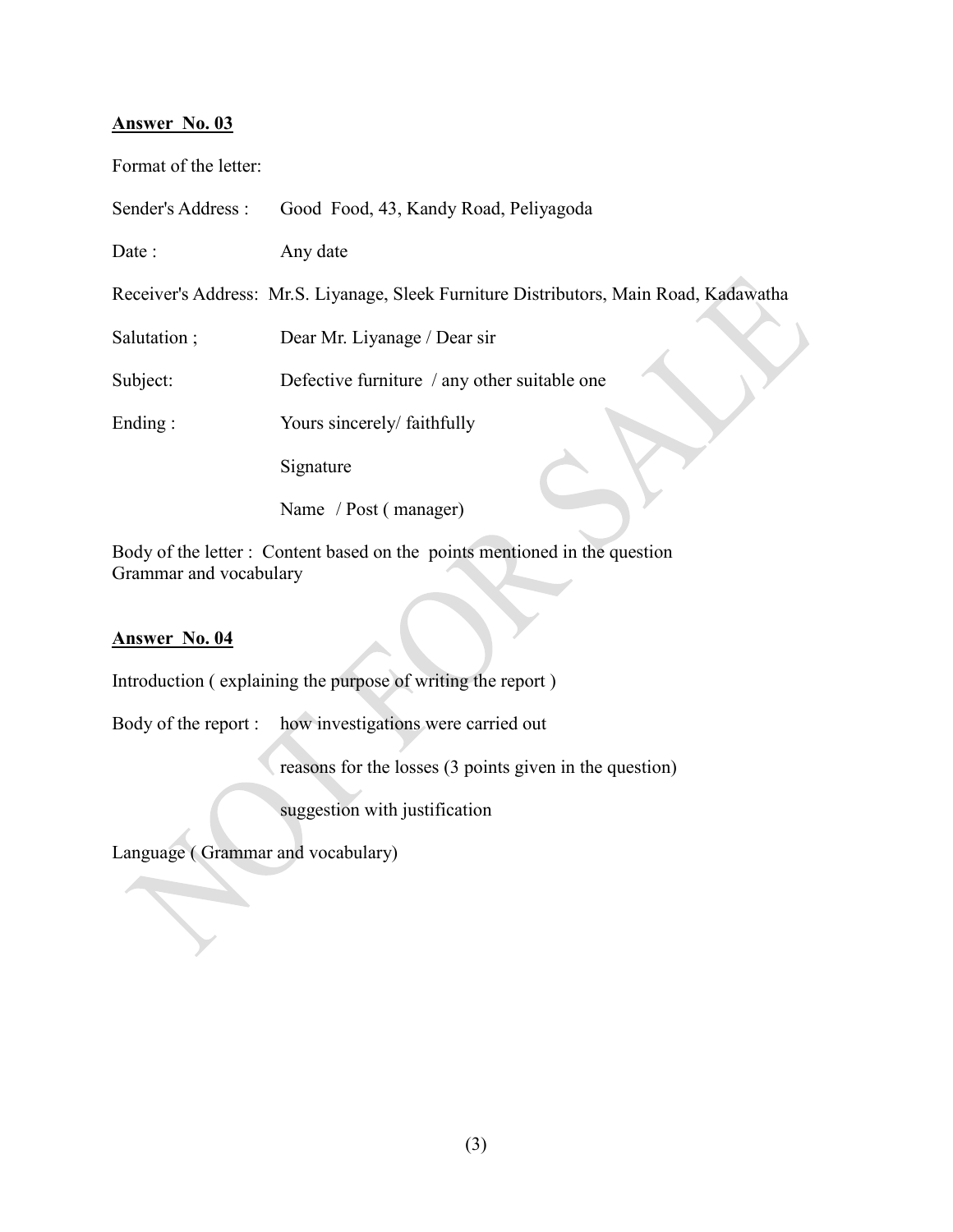#### **Answer No. 05**

Composition :

Introduction :

Conclusion :

Content :

Language :

Organization:

#### **Answer No. 06**

(A) 1. T 2. F 3. T

- (B)
- 4. We should consider / our own people/ local think tanks/ consultants
- 5. If someone comes up with a better idea for reducing power consumption during office hours, that could be treated as an innovation .

6. Any two of the following:

Inventors and innovators should be encouraged to file patents as / it could be useful one day / good ideas need to be protected / patent rights can be sold for hefty amounts

- 7. They should do it by fusing marketing and innovation.
- 8 (a) entirely (b) mundane
- (C) An appropriate title:

Content :

Language :

Organization